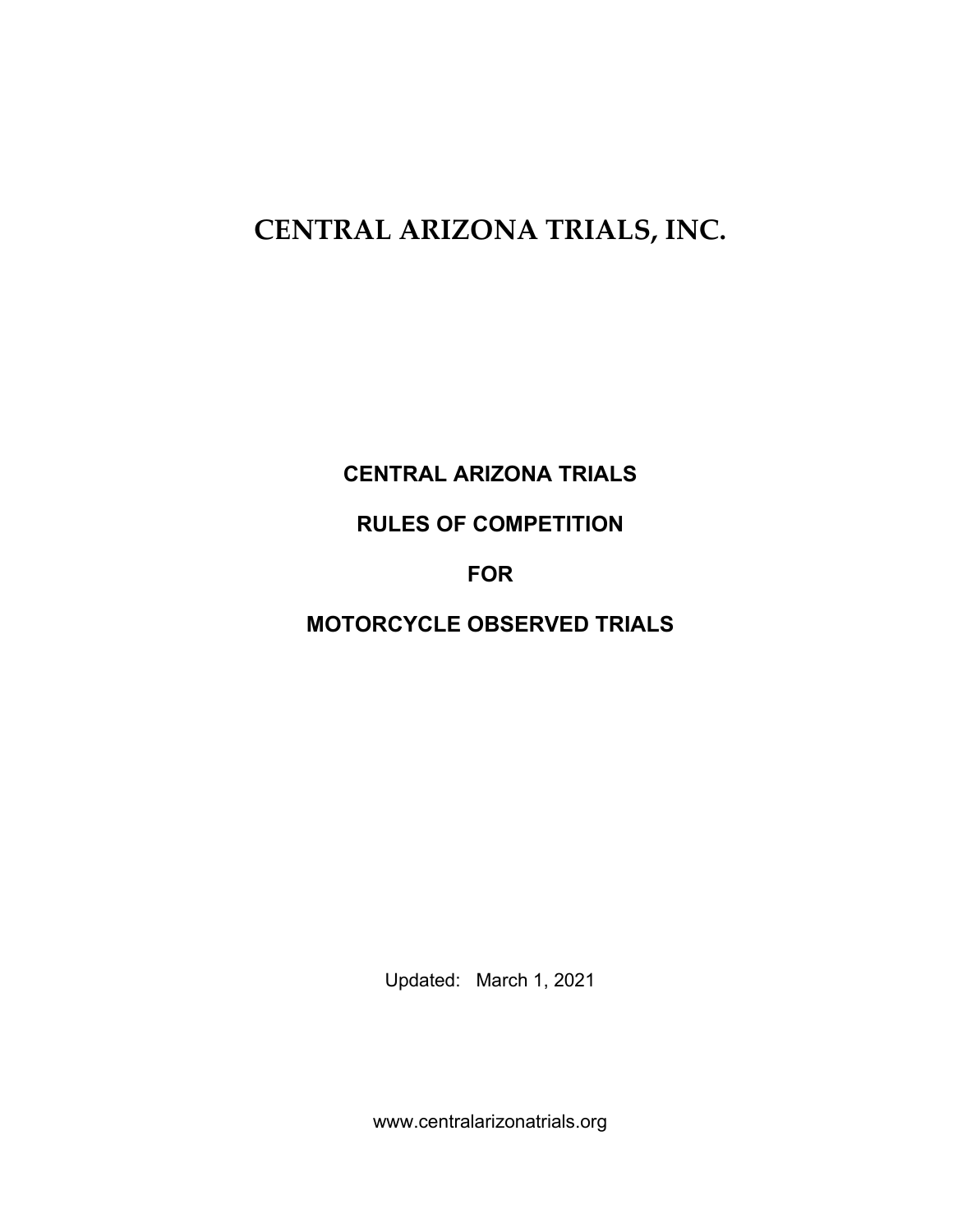#### TABLE OF CONTENTS

 Section A: ELIGIBILITY Section B: COMPETITION CLASSES and RIDER CLASSIFICATION Section C: TROPHIES, TRANSFER POINTS and RIDER RANKING Section D: THE TRIALS COURSE Section E: SCORING Section F: GENERAL INFORMATION Section G: SUPPLEMENT

Appendix A – SECTION ORCHESTRATION

### C.A.T. Rules of Competition 2021

### **Section A: ELIGIBILITY**

- 1. Championship points shall be awarded only to residents of the State of Arizona who are members of Central Arizona Trials. If a rider joins or renews their membership after the current trials season has begun, Championship points will only be awarded from that date until the end of the current trials season.
- 2. Due to legal and safety implications an AMA or FIM approved helmet must be worn whenever operating a motorcycle at a trials site.
- 3. Each machine must have an effective silencer, tether type kill switch and spark arrestor. Machines competing in an event must have a U.S. Forest Service (USFS) approved spark arrestor or a USFS approval sticker.
- 4. Chains or other traction devices are not permitted.
- 5. As an aid to checkers, every machine must have a number plate with the rider's proper class designation. It is suggested, though not required, that Class 1, 2 and 3 riders include their state ranking number from the previous year. Plate type shall be left to the judgment of the rider.
- 6. In Expert, Sportsman, Clubman, Senior, Novice, and Twin Shock Classes an event must be completed on the same machine upon which the event was started.
- 7. "Trials" tires only are required in all classes except Bicycle. This applies to both wheels.

#### **Section B: COMPETITION CLASSES and RIDER CLASSIFICATION**

#### **Section B1: Competition-Classes**

*EXPERT LEVEL* - Competitors who have accumulated 20 transfer points competing in Sportsman Class become qualified. Expert Class shall be divided into three levels of competition each duplicating the U.S. National class:

*PRO* - Shall be a "high intensity" level of competition determining the overall "Arizona State Trials" Champion" for each competition year.

*EXPERT* - Shall be a level of competition leading to the Arizona Expert State Championship.

**EXPERT SPORTSMAN** - Shall be a level of competition between Expert and Sportsman that will lead to the Arizona Expert Sportsman State Championship.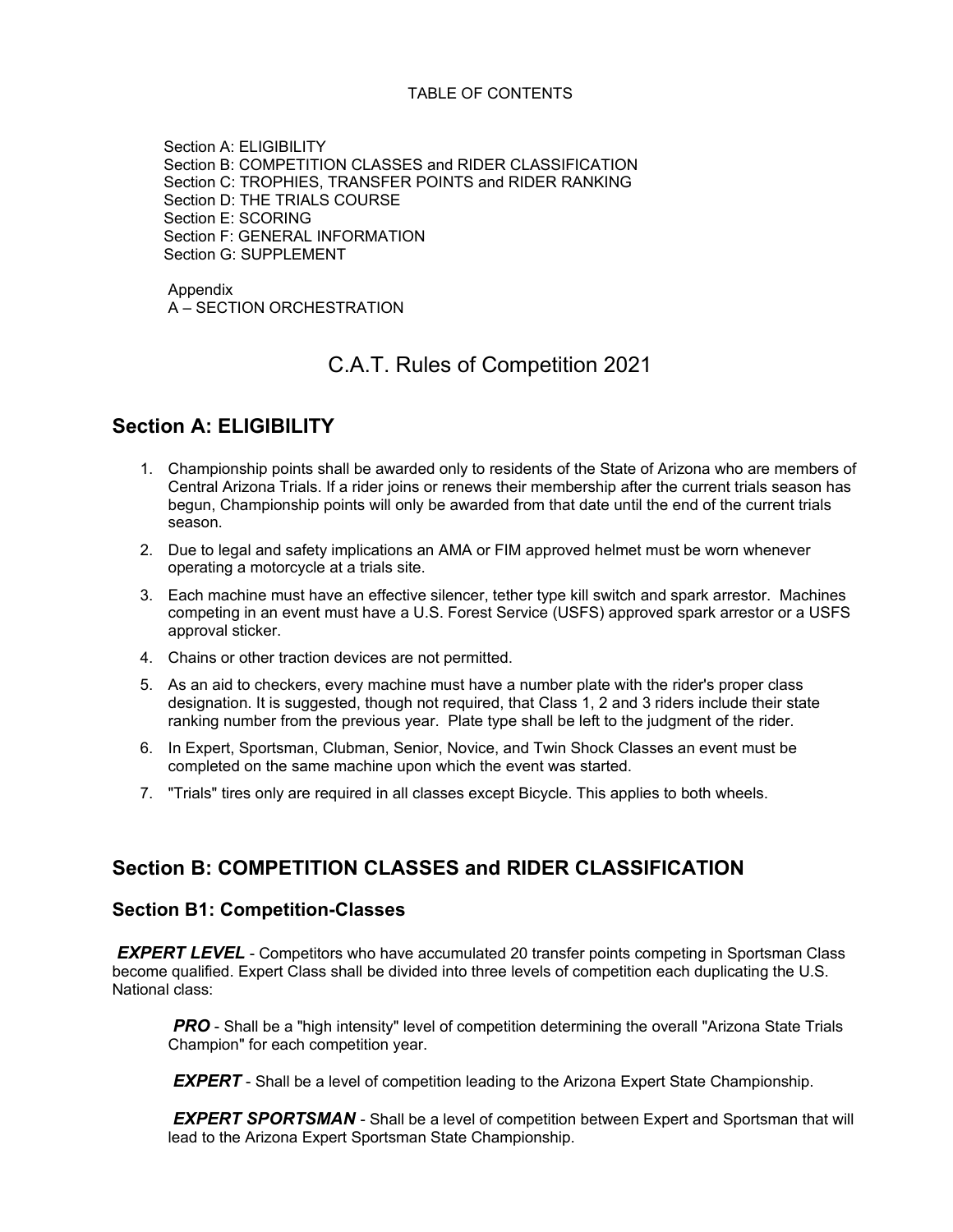**SPORTSMAN** - Competitors who have accumulated 20 transfer points competing in Clubman Class. Competition in this class will lead to the Arizona Sportsman State Championship.

*CLUBMAN* - Competitors who have accumulated 20 transfer points competing in Novice Class. Competition in this class will lead to the Arizona Clubman State Championship.

*NOVICE* - Any beginning rider, regardless of age, who feel that they are not ready to ride Clubman Class OR any rider who has accumulated 15 transfer points in Beginner Class. Competition in this class will lead to the Arizona Novice State Championship.

*BEGINNER* - Any rider, regardless of age, who feels they are not ready to ride Novice Class. This class is generally designed for persons with no previous riding experience. Competition in this class will lead to the Arizona Beginner State Championship.

*JUNIOR ELECTRIC - CLASS A (Advanced)*- Any rider, 14 years or younger, competing on any type of electric motorcycle. Generally, riders in this class shall complete the Junior line as specified by the Trialsmaster. The exact nature of Junior Electric Class competition at each event may be modified at the discretion of the Trialsmaster. In that case, all Junior Electric Kids riders will be notified prior to the start of the event.

*JUNIOR ELECTRIC - CLASS B (Beginner)-* Any rider, 14 years or younger, competing on any type of electric motorcycle. Generally, riders in this class shall complete the Junior line as specified by the Trialsmaster. The exact nature of Junior Electric Class competition at each event may be modified at the discretion of the Trialsmaster. In that case, all Junior Electric Kids riders will be notified prior to the start of the event.

**JUNIOR STRIDER** Any rider, 14 years or younger, competing on push bicycles. Generally, riders in this class shall complete the Junior line as specified by the Trialsmaster. The exact nature of Junior Strider Class competition at each event may be modified at the discretion of the Trialsmaster. In that case, all Junior Strider riders will be notified prior to the start of the event

**JUNIOR BICYCLE** - Any rider, 14 years or younger, competing on any type of pedal bicycle. Generally, riders in this class shall complete the Junior line as specified by the Trialsmaster. The exact nature of Junior Bicycle Class competition at each event may be modified at the discretion of the Trialsmaster. In that case, all Junior Bicycle riders will be notified prior to the start of the event

*SENIOR SPORTSMAN* **-** Riders 35 years old or older who choose to ride Sportsman lines. Competition in this class will lead to the Arizona Senior Sportsman State Championship.

*SENIOR CLUBMAN* - Riders 35 years old or older who choose to ride a combination of Clubman and Novice lines. Competition in this class will lead to the Arizona Senior Clubman State Championship.

**SENIOR NOVICE** - Riders 35 years or older who choose to ride Novice lines. Competition in this class will lead to the Arizona Senior Novice State Championship.

*SUPER SENIOR SPORTSMAN* - Riders 55 years old or older who choose to ride Sportsman lines. Competition in this class will lead to the Arizona Senior Sportsman State Championship.

*SUPER SENIOR CLUBMAN* - Riders 55 years old or older who choose to ride a combination of Clubman and Novice lines. Competition in this class will lead to the Arizona Senior Clubman State Championship.

**SUPER SENIOR NOVICE** - Riders 55 years or older who choose to ride Novice lines. Competition in this class will lead to the Arizona Senior Novice State Championship.

*TWIN SHOCK* - Any trials specific motorcycle that is equipped with dual shock rear suspension. Twin Shock competitors will ride the Novice lines. Number plates will be marked "TS". Competition in this class will lead to the Arizona Twin Shock State Championship.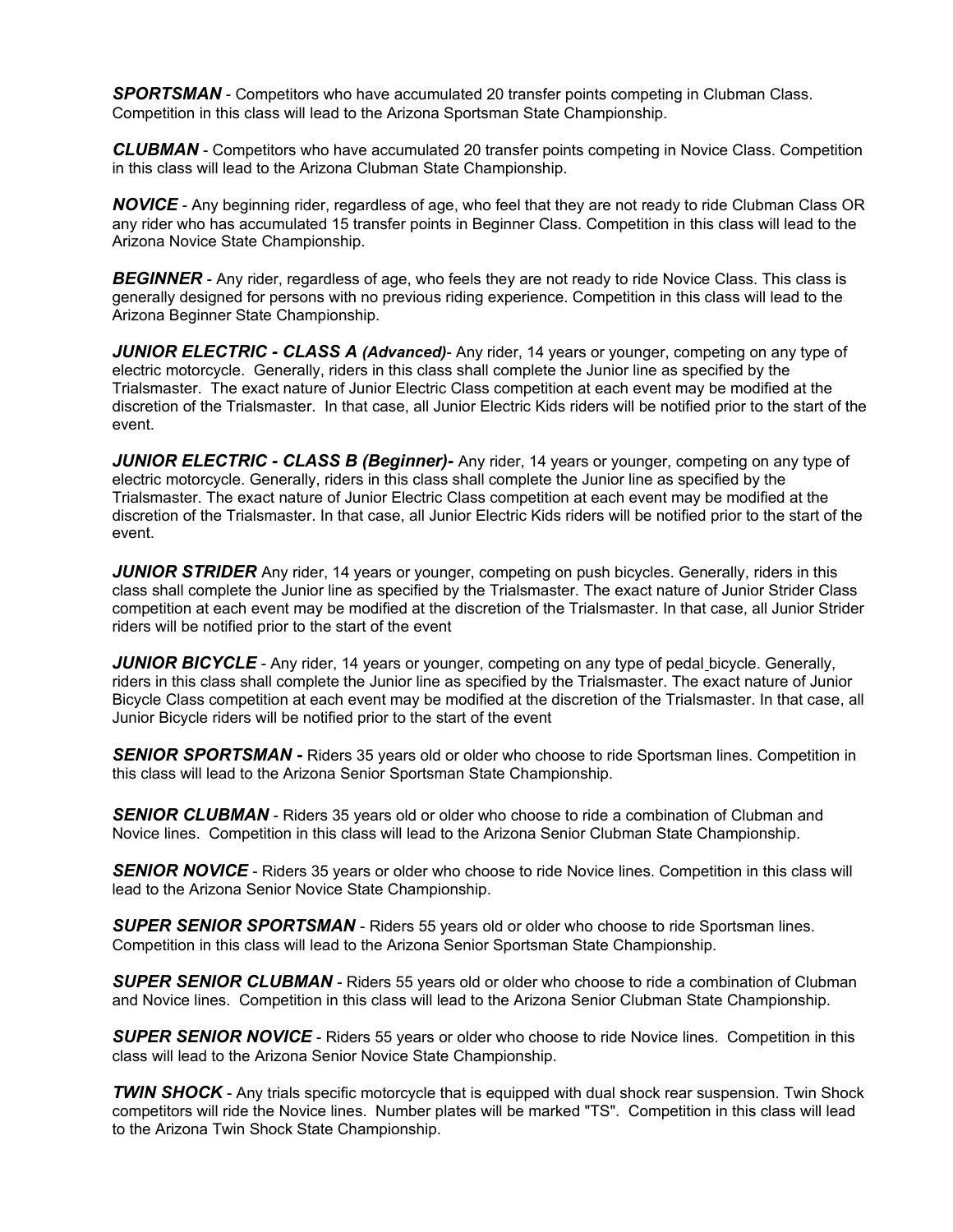**BICYCLE** - Any bicycle rider, regardless of age, competing on any type of bicycle. Generally, riders in this class shall complete one loop, riding the Beginner line (or as specified by the Trialsmaster) twice consecutively at each section. The exact nature of Bicycle Class competition at each event may be modified at the discretion of the Trialsmaster. In that case, all Bicycle riders will be notified prior to the start of the event

*MASTER CLUBMAN* - Riders who may have accumulated 20 transfer points competing in Class 3, Clubman or other experience and choose to ride Clubman lines rather than competing in Class 2, Sportsman. Competition in this class will lead to the Arizona Master Clubman State Championship.

#### **Section B2: Rider Classification**

- 1. Competitors may compete in any class they wish by riding "non-trophy" and designating such on their paid entry. (Exception: Only current Sportsman Class riders may compete in Expert Class as non-trophy.) Competitors who ride as a non-trophy entry shall not receive a trophy or transfer points in the class being ridden, nor will they count as a rider towards the distribution of trophies. They will not affect the placing of the other riders in the class. All event fees are applicable to non-trophy riders.
- 2. Competitors who have accumulated their transfer points and do not wish to move up to the next class may ride non-trophy until their transfer points expire.
- 3. A rider wishing to ride a non-trophy class, plus ride his own class must have prior approval of the Trialsmaster to ride the non-trophy class. This is necessary due to checker availability.
- 4. A rider must complete all loops of his or her competition class before starting a non-trophy class if two classes are to be ridden in one day.
- 5. If a rider enters a higher level class on a non-trophy basis and finishes above a competing member of that class in two events, the rider will automatically be transferred to the higher class based upon "demonstrated ability".
- 6. Competitors may move up one class by petitioning the C.A.T. Trials Committee Chairman in writing with recommendation by two active C.A.T. members competing in the class, which he/she intends to enter.
- 7. The C.A.T. Trials Committee may, by majority vote, upgrade a competitor who is grossly under classed. The competitor involved must be consulted before, and be present during, such a vote.
- 8. If a C.A.T. competitor has earned no transfer points (or trophies in the case of Expert Class), in the previous competition year, he/she may petition the Trials Committee Chairman to be moved down one class. Such a petition shall be in writing and must be accompanied by recommendations from two active members of the class, which he/she intends to enter. The decision will then be made by majority vote of the Trials Committee. Exception: Once any rider has transferred from the "Beginner" class, he/she cannot be reclassified as a Beginner. However, under extraordinary circumstances, the Trials Committee Chairman may make an exception to this rule.
- 9. A single entrant constitutes a class. Transfer and championship points will be awarded as explained in the Trophies, Transfer Points and Rankings section.
- 10. A Rider, Novice Class and above, may change classes only once in a season, and the new class must use a different line. This rule does not apply to the Twin Shock class. However, under extraordinary circumstances, the Trials Committee Chairman may make an exception to this rule.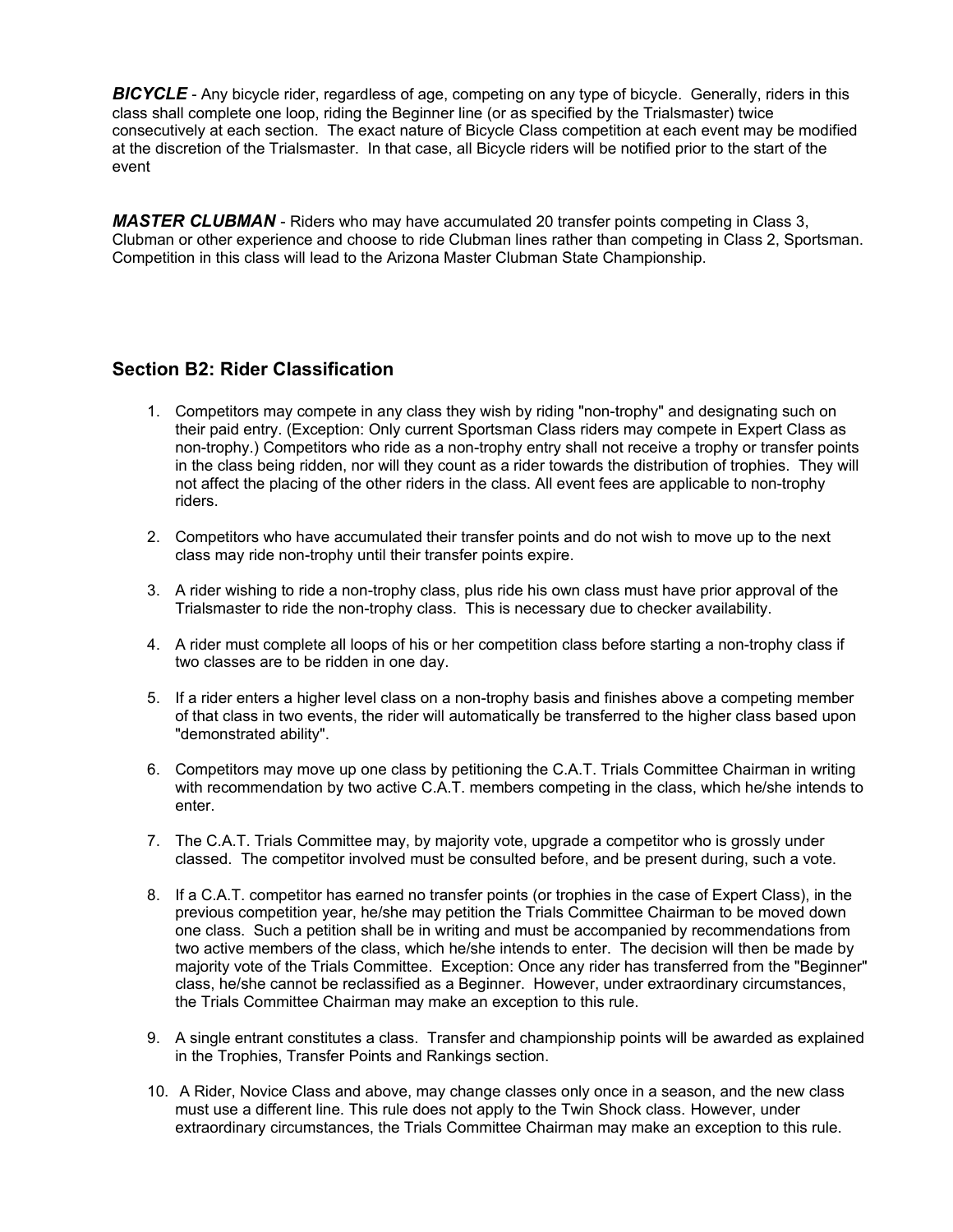### **Section C: TROPHIES, TRANSFER POINTS AND CLASS RANKING**

#### **1. Trophies:**

1. Trophies shall be awarded in each class on the basis of the number of riders in that class with the exception that non-trophy riders do not figure into the count. Trophy distribution is as follows:

| $=$ | 1 trophy                                              |
|-----|-------------------------------------------------------|
|     | 2 trophies                                            |
| $=$ | 3 trophies                                            |
|     | 4 trophies                                            |
| $=$ | 5 trophies                                            |
|     | 6 trophies                                            |
|     | Thereafter, one trophy given for each 10 competitors. |
|     | $=$<br>$=$                                            |

- 2. Trophies awarded for performance other than in regular classes, such as team, hot dog, etc., shall be proposed by the Trialsmaster and coordinated with the Trophy Chairman.
- 3. At the end of each trials season, the C.A.T. Trials Committee shall select the "Most Improved Rider" and present this rider with the appropriate traveling trophy, which he/she may keep for the following season.
- 4. At the end of each trials season, the C.A.T. Trials Committee shall select the "Most Outstanding Youth" C.A.T. trials rider under 16 years of age and present this rider with the appropriate traveling trophy which he/she may keep for the following season.
- 5. At the end of each trials season, the C.A.T. Trials Committee shall select the "Checker of the Year" and present this person with a plaque, inscribed with the checker's name, the year of the season, and the words "Arizona State Observed Trials Checker of the Year" as a permanent award.
- 6. At the end of each trials season, the C.A.T. Trials Committee Chairman will determine the overall winner of the Pro class. The winner shall receive the following:
	- 1. The Arizona State Observed Trials Champion Perpetual Cup, inscribed with the rider's name, to remain in the rider's possession for the next season.
	- 2. A plaque, inscribed with the rider's name, the year of the season, and the words "Arizona State Observed Trials Champion" as a permanent award.
	- 3. A Trials oriented prize such as a helmet or tire.
- 7. At the end of each trials season, the C.A.T. Trials Committee Chairman will determine the overall winner of each of the other classes. Each winner will receive a plaque inscribed with the rider's name, the year of the season, and the words "Arizona State Observed Trials \_\_\_\_\_\_\_\_ Class Champion" respectively, as a permanent award, regardless of the rider's current class at the end of the season.

#### **2. Transfer Points:**

Riders shall be awarded on the basis of the number of trophies presented in a class as follows:

- 1. A rider placing first in his class shall receive a number of transfer points equal to the number of trophies awarded in that class.
- 2. A rider placing second in his class shall receive a number of transfer points equal to the number of trophies awarded in that class minus one.
- 3. A rider placing third in his class shall receive a number of transfer points equal to the number of trophies awarded in that class minus two, and so on.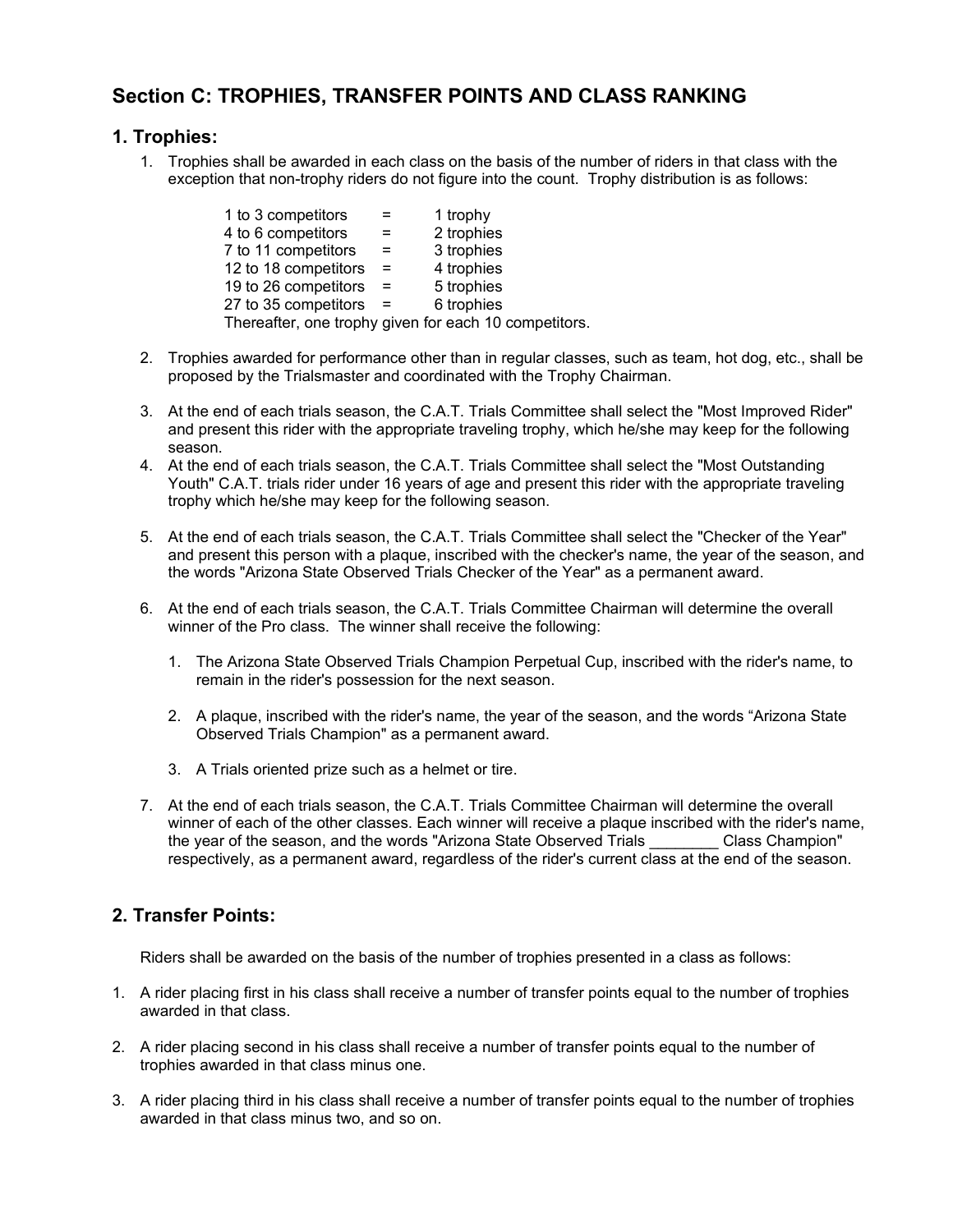Example: If there are 21 riders entered in a class, there will be 5 trophies awarded and transfer point distribution will be as follows:

> 1st Place = 5 points 2nd Place = 4 points 3rd  $Place = 3 points$ 4th Place = 2 points 5th Place = 1 point 6th Place and below = 0 points

- 4. Riders competing in the Senior Novice, Senior Clubman, Senior Sportsman, Super Senior Novice, Super Senior Clubman, Super Senior Sportsman, Twin Shock, Expert Sportsman, Expert and Pro classes will not receive transfer points. Riders in Sportsman will receive transfer points to qualify for Class 1 participation.
- 5. Transfer points over two "trials seasons" old will be dropped from the transfer points standings.
- 6. A rider that completes the majority of the season's events in a class will not be forced to point out of that class that season. They will move to a higher class the next season.

#### **3. Class Ranking:**

All riders competing at Arizona State Championship events shall be awarded "Championship Points" leading to overall class rankings for the season. Championship points and class rankings shall be determined by the following rules:

- 1. All Arizona State Observed Trials events shall be considered championship events unless approved as non-championship events by the Trials Committee. Any approved non-championship events will not add to any rider's championship or transfer points total.
- 2. Championship points will be awarded based upon each rider's finishing position among riders eligible for championship (as defined in Sec.A.1.) on each state championship event. Points shall be awarded as follows:

| <b>POSITION</b> | <b>POINTS</b>                     |
|-----------------|-----------------------------------|
|                 | 30                                |
| 2               | 25                                |
| 3               | 21                                |
| 4               | 18                                |
| 5               | 16                                |
| $6 - 20$        | Decreases 1 point per position    |
| 21-29           | Decreases 0.1 point per position  |
| 30-39           | Decreases 0,01 point per position |

- 3. All year-end rankings shall be determined from the best finishes in the championship events held each season **–** as follows: 6 events-5 best finishes 7 events-5 best finishes 8 events-6 best finishes 9 events-7 best finishes 10 events-8 best finishes; 11 events-8 best finishes; 12 events-9 best finishes; 13 events-10 best finishes.
- 4. At the end of each trial season, the Trials Committee Chairman shall rank all competitors in each class as to their final placing in the class. No other competitor may use that assigned ranking position number during the following trial season.
- 5. In the case of a tie in the amount of points for the Number One ranking in a class, the Number One plate and State Championship shall go to the rider with the most wins. In the event that there is still a tie, the rider with the most seconds, then thirds, then fourths, etc., shall be determined the winner. If a tie still exists, then all additional championship events will be added to the best finishes for each rider. The rider with the most championship points for these events shall be declared the winner. If the riders are still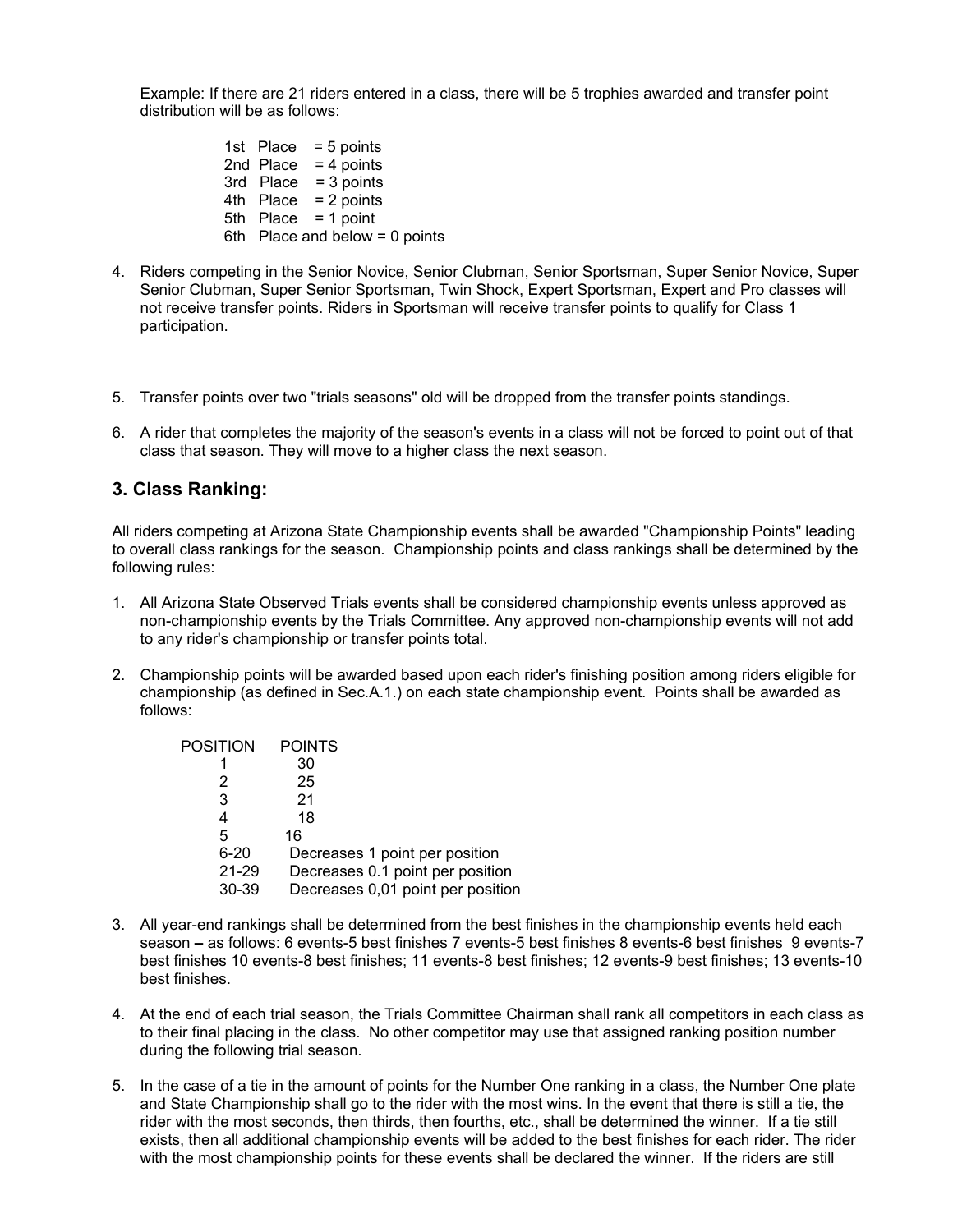tied, then the overall points differential in the events they competed in together are used. The rider with the least amount of total points for these events shall be declared the winner.

- 6. Each rider will keep his/her class ranking number for the complete season and will have the privilege of displaying that number on the front of the bike. However, when the rider transfers to the next higher class, the rider will then assume the "last place" number then existing in the new class.
- 7. Non-trophy ridden events will not count towards any class ranking. If a rider who repeatedly rides nontrophy has no points towards a ranking, then that rider shall receive the last place number in the rider's "normal" class for the coming season.
- 8. The Trials Committee Chairman will provide a state ranking at the end of the competition season for every class.
- 9. In order to make a class championship eligible, at least one (1) rider needs to compete in 50% of the championship events plus 1 event. (i.e. If there are 6 events per year, 1 rider must ride 3 events + 1 event = 4 events to make the class championship eligible) 7 events=5 rides; 8 events=5 rides; 9 events=6 rides; 10 events=6 rides; 11 events=7 rides; 12 events=7 rides; 13 events=8 rides
- 10. For any rider, 15 years old or older to be championship eligible he/she must accrue checker credits equal to at least 50% of the events they ride during a season. At a buddy check trial, all competitors are considered as checkers.
- 11. Up to 2 morning and 2 afternoon Trialsmasters, as designated on the event flyer, per event will be awarded 30 championship points and 3 checker credits each, for a maximum of 1 event per season. Any additional workers or helpers will not be awarded championship points or checker credits.
- 12. No checker credits will be given for standby Checkers.

### **Section D: THE TRIALS COURSE**

- 1. Sections boundaries must be marked clearly with white ribbon as continuous as possible. Section arrow markers shall be black for Pro, red for Expert, white for Sportsman, green for Clubman, yellow for Novice and blue for Beginner gates.
- 2. It is permissible to divert routings of the various classes within a section. All such changes in routing shall be done in a concise and legible manner by signs at least as large as the conventional "pie plate". Note: Generally, the Expert Sportsman class will ride the harder Sportsman lines or moderate Expert lines in their entirety. The section start gate will be marked "ES=S" or 'ES=E".
- 3. Similarly, the Senior & Super Senior Clubman classes may ride either the harder Novice lines or moderate Clubman lines in their entirety, so "SC=N" or "SC=C" must be marked on the start gate.
- 4. Under extremely unusual circumstances and as a last resort, the Trialsmaster may change the above color codes and marking methods as long as all competitors and checkers are made aware of the change prior to the event.
- 5. Entry and Exit Gates:
	- a) Entry gates must be marked with TWO section arrow cards (minimum 6" x 6") marked "Section Begins" or "Start". Blue will be used for AM and Gold for PM sections. The entrance gate must display the section number and classes for which the section is intended. The start gates for the Expert Sportsman and Senior Clubman classes will be marked as indicated in D.2 & 3 above.
	- b) Exit gates must be marked with TWO red section arrow cards (minimum 6" x 6") marked "Section Ends", "All End", "Finish", or "Exit".
	- c) All entry and exit gates MUST BE AT LEAST FOUR FEET WIDE!
- 6. Artificial Boundaries:
	- a) Artificial boundary gates or tapes may be used to define the section laterally. Any such gate or boundary must conform to the color-coding describe in section D.1.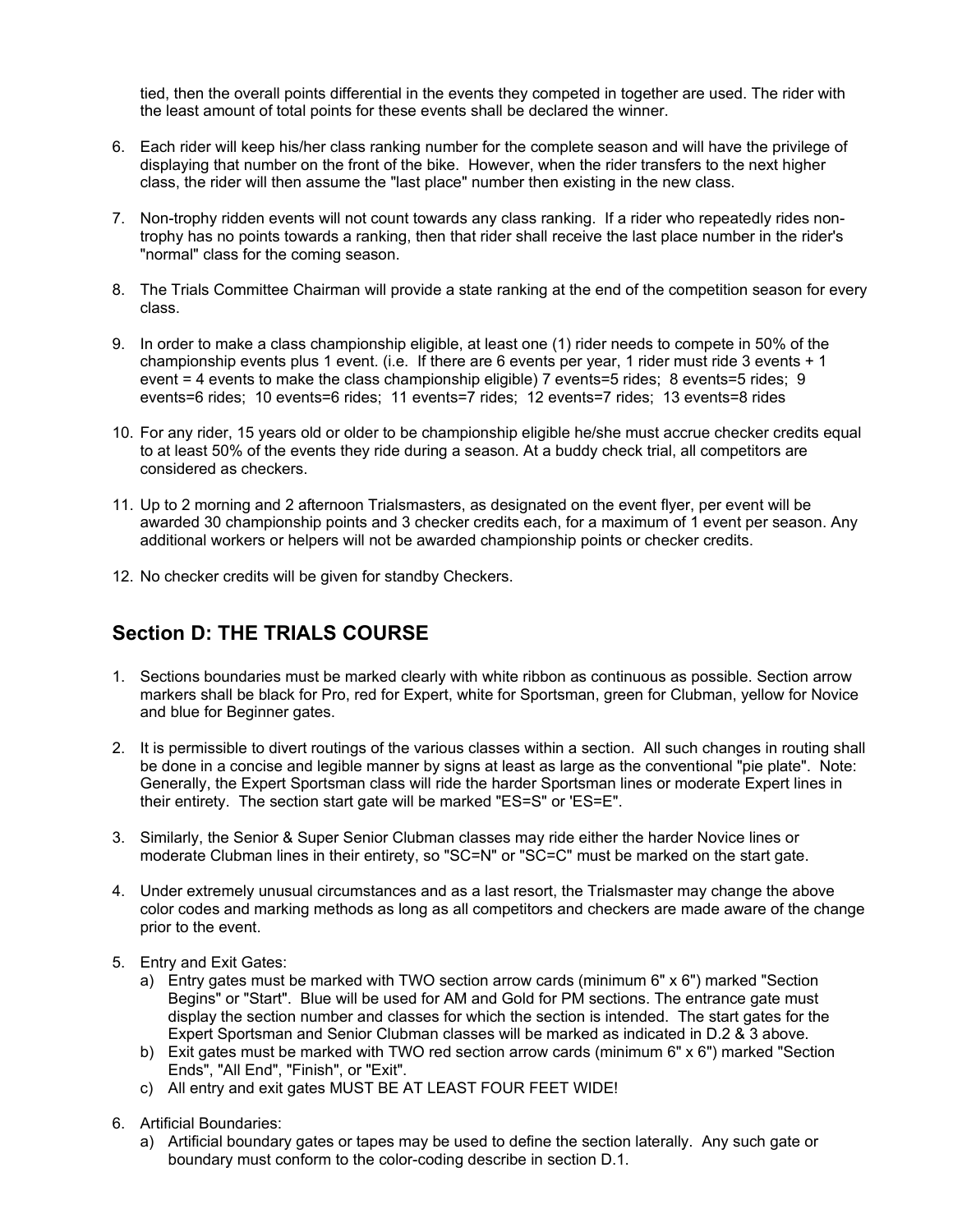- b) Each artificial boundary gate must be clearly visible to a person standing in the previous gate.
- c) No artificial boundary gate may be less than three and one-half feet (3' 6") wide.
- d) A rider cannot go backward through a boundary gate.
- e) A rider cannot go through any other class's boundary gates.
- 7. To ensure that sections are not unduly dangerous, the Safety Committee or Steward may inspect all sections prior to the event. If a section is determined to be unduly dangerous, the Trialsmaster must change or remove the section. The Safety Committee's or Steward's ruling shall be final.
- 8. Each section must be ridden through (though not necessarily cleaned) at least once before the trial by either the Trialsmaster or another non-competitor to ensure:
	- a) That the section can be ridden by the intended class.
	- b) That the section is not unduly dangerous or confusing.
	- c) To determine any wearing effect that competition will have on the terrain.
- 9. The Trialsmaster may not compete in the trial. Trialsmaster helpers may compete only in sections, which they have never ridden. For example, if a helper creates Novice and Intermediate sections, but does not help create Advanced or Expert sections, then the helper can compete in the Advanced or Expert classes.
- 10. At the option of the Trialsmaster, a section may be used for more than one class. However, the routings for the various classes must be clearly marked with class arrow markers so as to be easily understood by all competitors.
- 11. A competitor may only ride the section and routing for his class during a trial.
- 12. A competitor may walk in a section at any time so long as he does not interfere with the observer or a rider competing in that section.
- 13. Prior to the start of an event, a competitor or visitor may not practice ride or walk in any marked section. To do so will result in disqualification.
- 14. No one shall change a section intentionally except the Trialsmaster. After the start of an event, no one, including the Trialsmaster, shall change a section. If a section becomes unduly dangerous during the event, the Trialsmaster will remove the section and strike all scores given for that section.
- 15. During competition, sections must be ridden in numerical order, though not necessarily beginning at Section 1. Unless specifically instructed by the Trialsmaster, C.A.T. competitors may start the event at any section they choose.
- 16. Any section not meeting the requirements detailed in Section D shall not be scored.
- 17. Protest of Sections:
	- a) Protests concerning the legality of a section must be submitted in writing by the competitor at the close of the trial. Protests should be submitted to the Trialsmaster, a club officer, or the person at the sign-in desk. The validity of the protest will then be judged by a panel consisting of the Trialsmaster and two officers of C.A.T. within one hour of the closing time of the trial.
	- b) If a section is under protest, no finishing places of the class under protest may be decided until the validity of the protest is determined.
	- c) If the section is judged to be non-conforming to these regulations, all competitors in the protester's class shall be scored all cleans in that section.
	- d) Due to time limitations, it is advised that any competitor who feels a section does not conform to these rules should file the protest and locate two club officers as soon as possible since section markings are usually removed at closing time.
- 18. Loop Markings:
	- a) Morning and Afternoon section loops shall be marked with different color surveyor ribbon and possibly arrow cards. Colors will be announced at the rider's meeting. These will often be clothes pinned to trees or bushes along the loop trail.
- 19. Section Orchestration: See Appendix A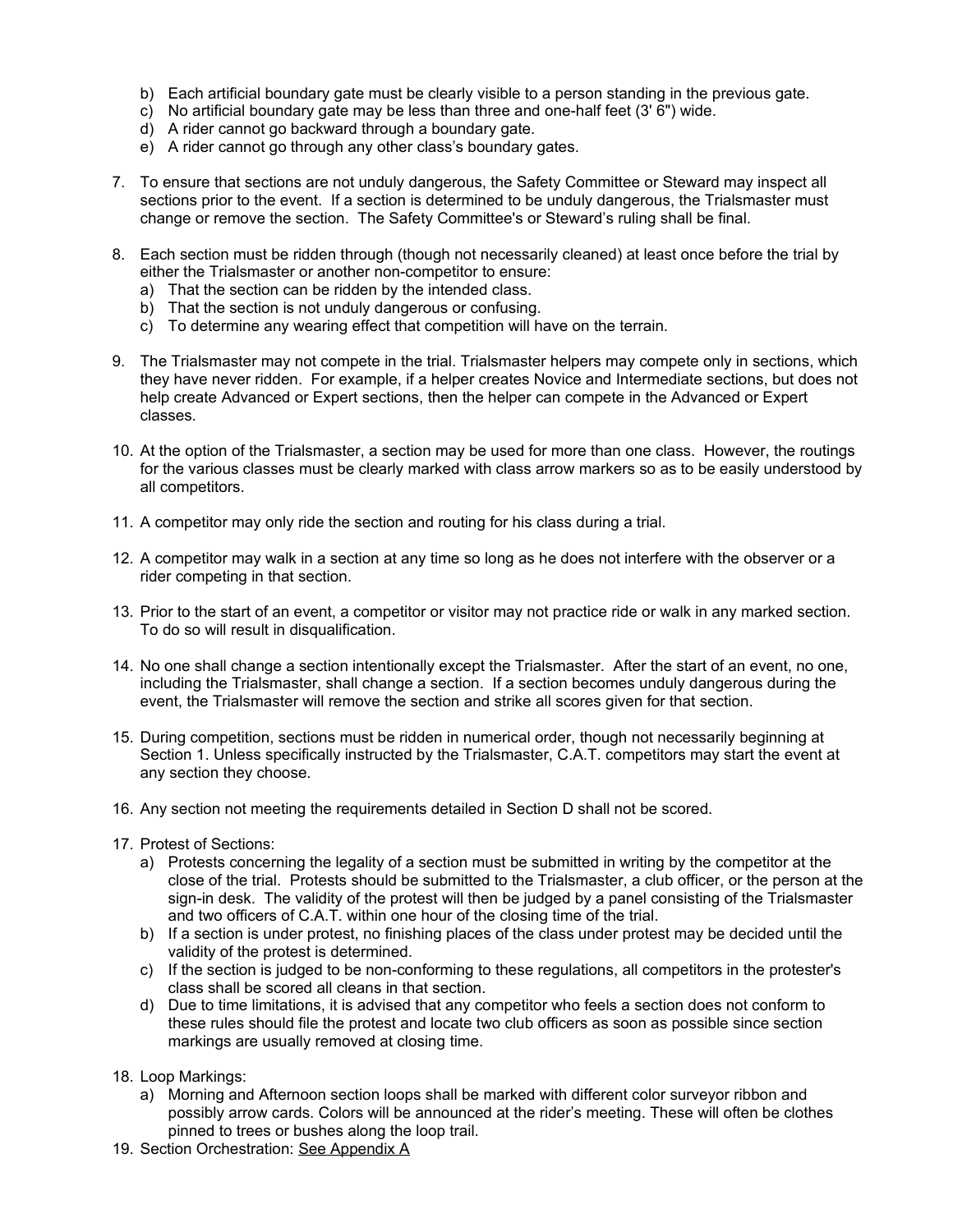### **Section E. SCORING**

- 1. Observed Trials Scoring In observed trials, the competitor is being graded by an observer or "checker" who has no competitive interest in the competitor or in the section that he/she is checking. The "checker" may be a competitor in a different class than he is observing as long as the "checker's" event occurs in a different block of time. Example: Intermediate or Novice checking an Advanced or Expert event, or vice versa.
- 2. Buddy System Scoring As a last resort, should some unforeseen reason exclude the "checker" system of scoring, the "buddy system" must be used. This system allows each competitor to become a checker, and score the other competitors in his/her group. When possible, this system should be organized to use groups of a minimum of three riders so as to be as fair as possible to all riders. When it is necessary to use the "buddy system", the Trialsmaster shall draw the riding groups, and assign a group leader. The group leader will record all scores, except his/her own, and will settle all scoring disputes, subject to protest. Riders must stay in their assigned groups for the duration of the event.
- 3. Note: Under no circumstances will a competitor record his/her own score. Should this be realized by the Trialsmaster, the competitor will be disqualified from the event.
- 4. Scoring shall begin when the front wheel spindle (axle) of the machine passes between the vertical lines defined by the "section start" gate markers.
- 5. Scoring shall end when the front wheel spindle (axle) of the machine passes between the vertical lines defined by the "section end" gate markers.
- 6. Points (or marks or dabs) shall be imposed on the competitor's score in each section for the following infractions:
	- a) Zero points For no infractions. Called a "clean" or "zero".
	- b) One point:
		- **(1)** For any contact providing support between any part of the rider's body or machine (exception: tires, foot pegs, or skid plate) with the terrain (the "terrain" is considered ground, rocks, trees or any other obstacle). This contact is typically called a "dab" or "footing".
		- **(2)** If a competitor lofts the front wheel of his machine outside any boundary but clearly brings it down to the ground inside the boundary while dabbing once, he shall be scored only one (1) penalty point.
		- **(3)** A competitor's foot may "pivot" at the same spot on the ground and still be scored as one point.
		- **(4)** Footing can occur either inside or outside boundaries.
	- c) Two points:
		- **(1)** For two dabs in a section as described in 6.B above.
		- **(2)** Both feet placed on the ground simultaneously counts as two points.
	- d) Three points for three OR MORE dabs in a section as described in 6.B and 6.C above. Note: If a competitor's foot slides along the ground during a dab, it is scored as three points.
	- e) Five points for any of the following:
		- **(1)** The machine is moving backwards with or without the rider dabbing (as defined in 6.B.1).
		- **(2)** The Rider dismounts from the machine and has both feet on the ground on the same side of, or behind the machine.
		- **(3)** Any displacement of markers with the machine or rider requiring that they be reset, i.e. breaking or knocking down. Touching a boundary is not a five.
		- **(4)** Either wheel touches the ground or obstacle outside a boundary marker. If the marker is fastened to a tree branch, bush or grass, the boundary is where the trunk meets the ground. Note: Trialsmaster should avoid marking boundaries with ribbon on any grass, bush, branch or rock, which is unstable. In the case of running over a taped boundary, there must be ground visible between the tape and the wheel and the wheel must be on the ground on the out-ofbounds side of the tape. It is permitted to float one wheel over a marker, but not both wheels, i.e. jumping the machine over a boundary is a five.
		- **(5)** Receiving outside assistance while attempting a section.
		- **(6)** Intentionally altering a section.
		- **(7)** Crossing both of one's own wheel tracks with both wheels except where specifically required or permitted by the Trialsmaster.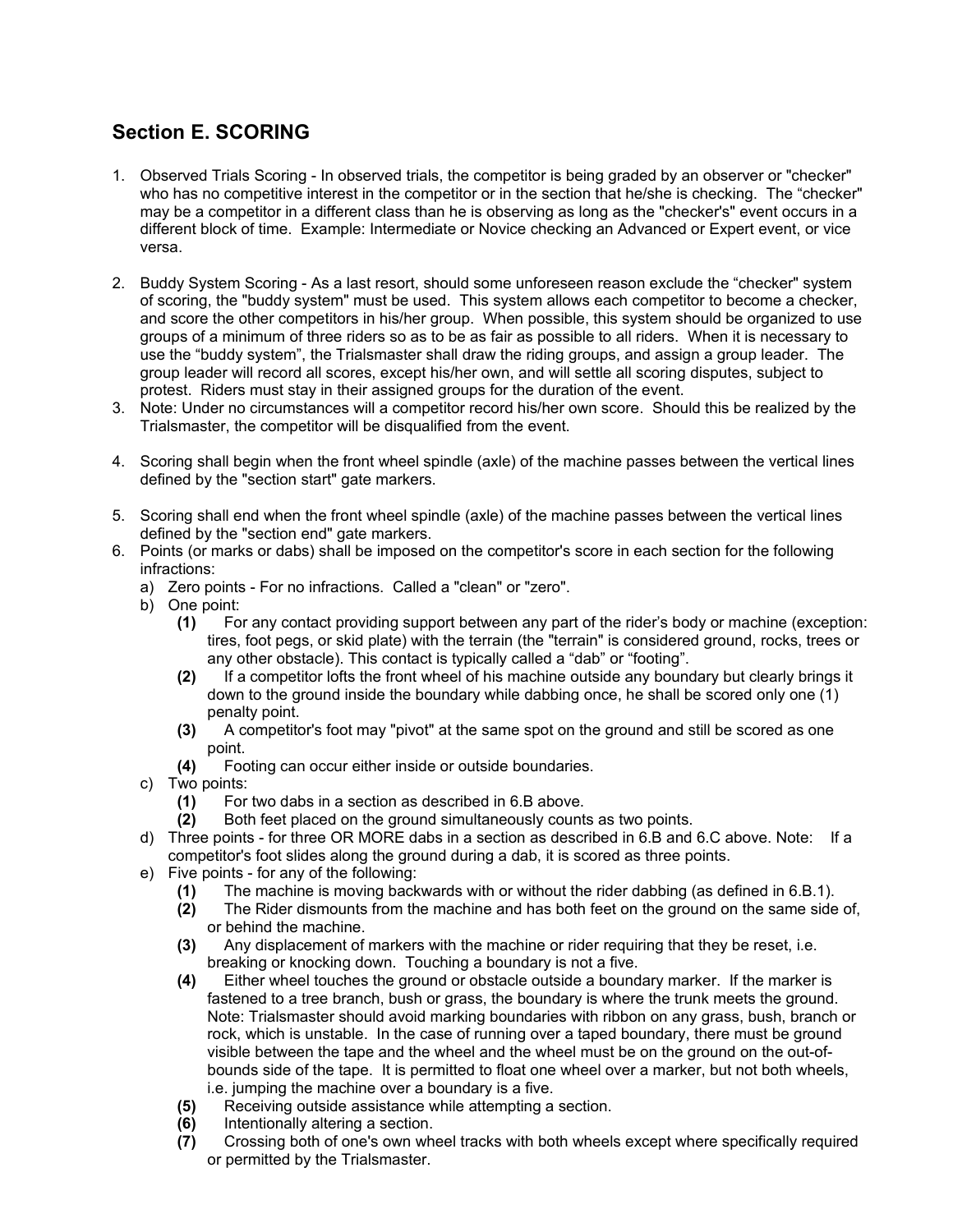- **(8)** Not waiting for a signal from the checker before entering a section.
- **(9)** The rider does not have both hands on the handlebar when dabbing (as defined in 6.B.1) while stationary.
- **(10)** The engine stops while dabbing (as defined in 6.B.1) or while any part of the machine, except for the tires, is used for support, without forward motion. The motorcycle must be moving forward while footing with a dead engine to avoid a five.
- **(11)** If the handlebar of the machine is used for support and the motorcycle is beyond 45 degrees from vertical.
- **(12)** The rider fails to pass through all the split gates for the rider's class. Riders may ride where they choose where boundaries are not marked by either split gates or tape.
- **(13)** The front wheel does not precede the back wheel when passing through gates.
- **(14)** The rider passes, in either direction through a gate of another class. That is breaking the plane of a gate.
- **(15)** The rider enters the section without the tether kill switch appropriately attached to his body.
- f) Ten points will be assessed for each section that is not punched on a rider's score card when the card is turned in at the scorer's table.
- 7. Marking Score Card: With the exception of E.6.F above, no more than five points shall be imposed for infractions in any single attempt of a section.
	- a) Upon completion of that section, the competitor will present his score card to the observer for scoring. When the card is marked or punched, the competitor should check the card to ensure that the proper section and score has been marked, as this is the only time at which a protest can be noted. If the wrong score has been marked, the observer must punch all but the correct score. The observer, however, may not change the initial score for the ride; this can only be done under protest.
	- b) The competitor shall not argue with the checker over scoring.
	- c) No competitor shall influence a checker's scoring of another competitor.
	- d) Violation of rules 7B or 7C may result in review by the Trialsmaster and/or The Trials Committee who may impose penalties.
- 8. Balk: If a rider's line is blocked or altered by a person or animal in the section or by an object knocked into the section while he is riding that section, the rider may claim a balk. If the balk is accepted by the checker, the rider receives no score for that attempt but is required to attempt the section again immediately.
- 9. The time limit of the trials event must be announced at the riders' meeting. Once the event has started, the time limit cannot be changed. After the time limit, the rider may arrive late, but penalty points will be added for arrival at the scoring table after scheduled time at the rate of one point per minute. Any rider turning in his scorecard later than 30 minutes after his/her scheduled time shall be disqualified. Official time must be kept by a digital clock, so that a rider's finish time includes all of the finishing minute, e.g., if a finishing time is 4:31 p.m., that minute holds until the digital clock records 4:32. The riders' finishing times shall be marked on their scorecards by an official at the scoring table. To obtain the final score, points lost on time and points lost on observation are added.
- 10. As an alternate, the Trialsmaster may use a sweep rider to close the sections as soon as appropriate. The sweep rider will close each section in numerical order, but starting wherever the Trialsmaster chooses. If there are riders at a section still waiting to ride, the sweep rider will follow the last one and close each section after him/her. In this case, the penalty time will continue until the sweep rider reaches the scoring table.
- 11. Any participant not completing the event in the announced time will be scored a "DNF", regardless of the number of sections ridden.
- 12. At the end of the trial, the rider who has received the fewest marks and has been scored in all sections shall be deemed the winner of his/her class.
- 13. In the event of a tie, finishing places will be decided on the following basis:
	- a) Most cleans, most ones, most twos, most threes, etc.
	- b) Then a "ride off" as determined by the Trialsmaster.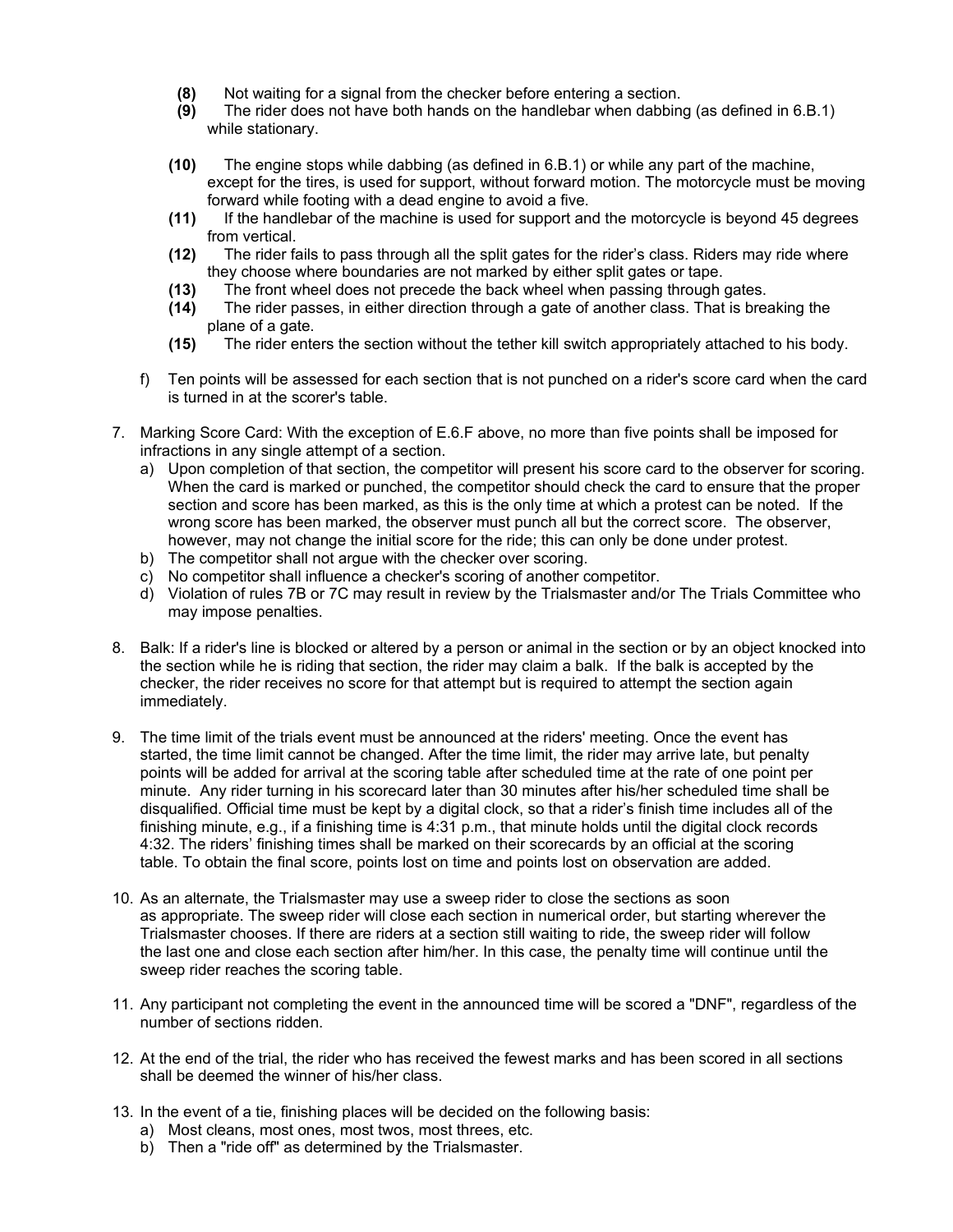- 14. Any disputes over scoring in a section shall be decided by protest. The correct procedure for protesting is:
	- a) In the section where the discrepancy occurs, the competitor must advise the checker that they are going to protest the score.
	- b) When the competitor turns in the score card, he/she must also submit a written protest to the Trialsmaster or person accepting scorecards. The written protest does not have to be anything formal, but must include the section number, lap number, the score given by the checker and the score the competitor believes to be correct.
	- c) The Trialsmaster shall settle any and all protests before finishing positions are decided.

### **Section F- GENERAL INFORMATION**

- 1. These rules shall remain in effect for one year from the date of acceptance unless amended by The Trials Committee. At the end of that year they shall be reviewed by the C.A.T. Trials Committee and re-adopted or amended as necessary. Note: If a club member would like a rule changed or a new rule adopted, he/she should submit the proposed rule in writing to a club officer or Trials Committee member before the review. The Trials Committee must vote on all written proposed rules within 60 days of submission.
- 2. Release of Liability

It is a condition of acceptance of entry that Central Arizona Trials, Inc. shall not be held responsible for any damage to any motorcycle or it's accessories, whether by fire, accident or any other causes, nor the theft of any motorcycle or it's accessories during the event.

Further, it is a condition of acceptance of entry that Central Arizona Trials, Inc., property owners, government agencies or any associated parties shall not be held responsible for personal injuries, loss of life or loss of limb incurred by entrants in any C.A.T. event or spectators or visitors attending said event.

An entrant is liable for any damage caused by himself, or any agent, representative or servant acting on his behalf during the day or days of the event.

### **Section G- SUPPLEMENT**

- 1. In order to maintain an efficient observation system, when a competitor enters a C.A.T. event, the competitor has automatically agreed to check a section as necessary. Exceptions: Visiting riders from out-of-state are exempt from this rule, also see section C, 3J.
- 2. If there are insufficient volunteers to act as checkers at any C.A.T. event, the Trialsmaster will "draft" the required number of persons from those entered in the event.
- 3. If an entrant is drafted to check and refuses to do so, then any championship points or transfer points will not be awarded for that event. In addition, any trophies or awards will be forfeited. Exceptions or legitimate excuses will be decided by the Trialsmaster only.
- 4. If an entrant can supply a capable substitute to work in a trial, either by volunteering before the event or providing a substitute upon being drafted at the event, his/her obligation shall be considered fulfilled for that event.
- 5. If a rider attempts to sign-in for the event after the announced cut-off time, he/she will be charged \$10.00 for reopening the sign-in table unless he/she checks a section.
- 6. To be eligible for rider only prizes (red tickets) at the Annual Awards Banquet, you must be championship eligible under Section A1, and have received championship points for half the previous season's events plus one.